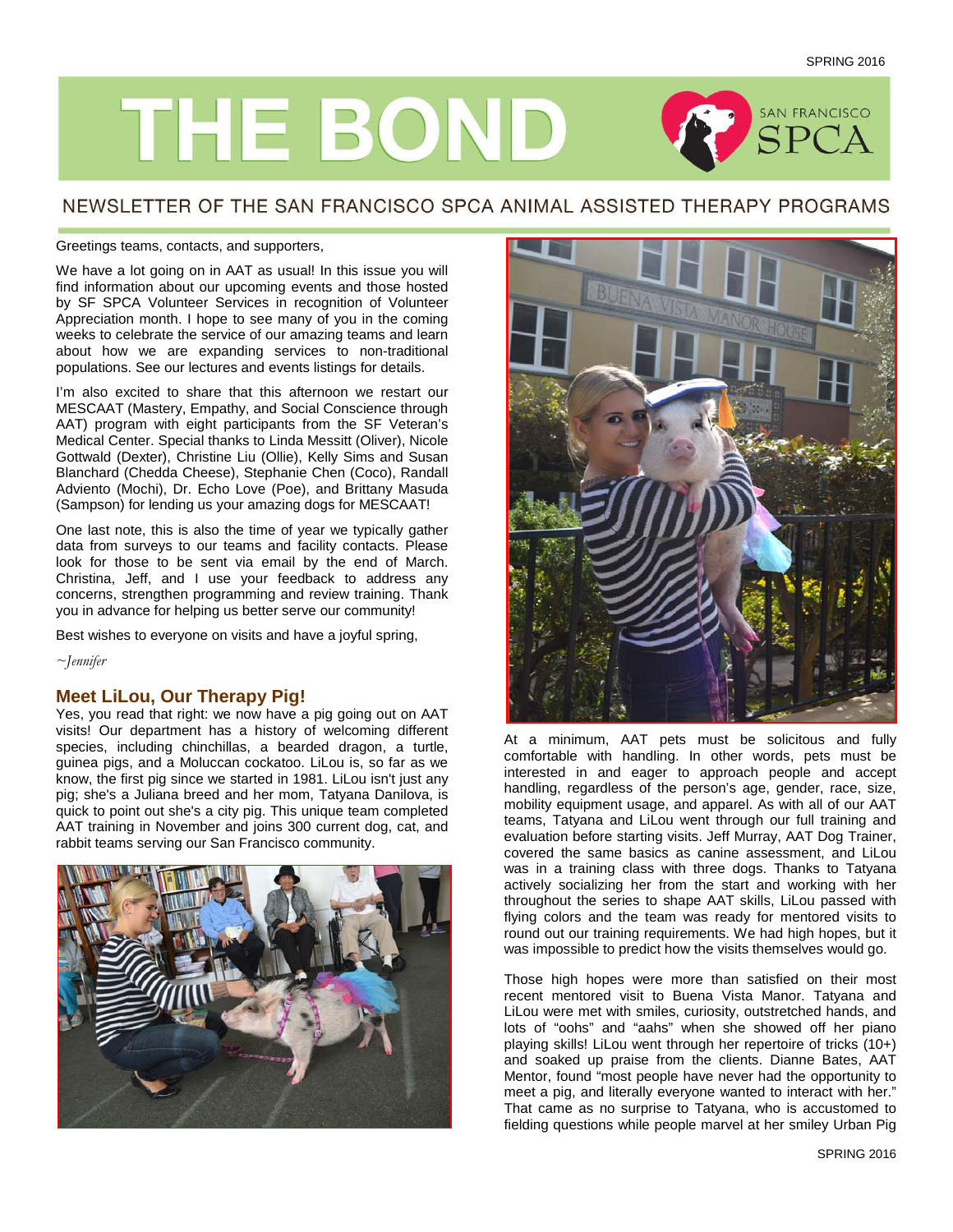on their daily walks. Of the visit itself, Tatyana shared her favorite thing "was the fact that we could bring a feeling of a pleasant surprise to people who have most likely seen a lot throughout their lives."

Meeting LiLou makes people imagine having their very own companion pig. As with any pet, the decision to bring a pig into your life is a big one, so Tatyana advises people do thorough research before taking the plunge. For Tatyana, her cat allergy, schedule that wouldn't match well with a dog, and desire to come home to a cuddly friend, prompted her to explore pet pig ownership. Tatyana invested time talking to other pig owners which she strongly encourages—and educating herself on pig care and behavior. What she learned is enough to fill books, of course, but a few highlights include:

- There is no such thing as a "teacup" pig. Julianas are the smallest breed, and not to be confused with the more widely-known potbellied pigs, but their average weight is 50-70 pounds.
- Pig intelligence is comparable to a 2-year old child, which means you will need to baby proof your home before bringing them home and offer lots of training and<br>mental stimulation to avoid boredom and stimulation destructiveness. As with dogs, consistency is key to shaping behavior and clicker training is encouraged.
- Spaying/neutering is a must and will eliminate a lot of behavior issues.
- Be prepared to do extra legwork to find a walker, sitter, and veterinarian. It is important to find a vet ahead of time and learn about your pig's health and care.
- Pigs are different from cats and dogs and owner expectations need to be different as well. For example, they are prey/herd animals with instincts that have to be taken into account. Pigs easily sunburn, have more complex dietary and care needs, and, of course, they can be pigheaded.
- Pigs are neither dirty nor smelly, but they do love to root around in blankets and other materials.



Pig education and sharing the humananimal bond are both important to Tatyana. She loves introducing people to LiLou and seeing how much joy and comfort her girl brings to others. Still, Tatyana is firm in cautioning that "pig ownership is not for everyone. While pigs are cute and adorable, they do require extra time, consistent discipline, responsibility, and reasonable guardian expectations." When that commitment can be made pigs have much to offer as

companions and therapy pets. In Tatyana's case, it has been a perfect match. "It has been a wonderful experience for me," she says. "I absolutely love my LiLou and I know she loves me

too! We are very excited to bring more smiles and positivity to our community, as well as be the Urban Pig Ambassadors!"

We're excited, too, and look forward to learning more about LiLou and hearing their tales from the field. For more information on pig guardianship, Tatyana suggests these sources:

- American Mini Pig Association or AMPA provides useful information before and while you have a pig: <http://americanminipigassociation.com/>
- Facebook groups:
	- Mini Pig Education [https://www.facebook.com/groups/121536148041](https://www.facebook.com/groups/121536148041812/?ref=bookmarks) [812/?ref=bookmarks](https://www.facebook.com/groups/121536148041812/?ref=bookmarks)
	- **Just Mini Pigs** <https://www.facebook.com/groups/Justminipigs/> The Mini Pig Pen
	- [https://www.facebook.com/groups/120540741442](https://www.facebook.com/groups/120540741442218/) [218/](https://www.facebook.com/groups/120540741442218/)

To keep up with LiLou's adventures as an Urban Pig, follow her on Instagram: lilou\_sfpiglet or you can also find her by #sfpig.

# **AAT News**

## **Welcome to AAT!**

#### *This quarter we are delighted to welcome the following teams to the AAT Programs:*

Carmen Brooks with Phoebe Jan Hepper with Jackie<br>Katie Cheng with Chompers Eddie Ngai with MoMo Katie Cheng with Chompers Eddie Ngai with MoMo Val D'Orito with Lou Doggs Nina Leva and Piper<br>Treasure de la Cruz with Jupiter Patricia Lawton and Frankie Treasure de la Cruz with Jupiter Kristin Monfredini and Indiana Lyle Sweeney and Murphy<br>AshleyRose Harwood and Benga! Emily Co and Poe (staff pet) AshleyRose Harwood and Benga! Maura Kintzer with Broadway Jack Erika Tunick and Cous Cous (staff pet)

Congratulations on completing your training and we look forward to working with you for many years to come!

## **Upcoming AAT Events**

**Lecture Series III: "AAT and Incarcerated Clients"** When: Wednesday, March 16<sup>th</sup>, from 6:30-7:30 PM **Where:** AAT Reception and Classroom, 201 Alabama Street **RSVP:** Affirmative only to [AAT@sfpsca.org](mailto:AAT@sfpsca.org) or 415.554.3060

Come learn more about working with this unique population. Our guest speaker is Alissa Riker, Director of Programs at the San Francisco Sheriff's Department. At least one of our current visiting teams will share their experiences working at this new site, too. We hope you can join us!

## **Lecture Series IV: "Demystifying DISH"**

**When:** Wednesday, April 20<sup>th</sup>, from 6:30-7:30 PM **Where:** AAT Reception and Classroom, 201 Alabama Street **RSVP:** Affirmative only to [AAT@sfpsca.org](mailto:AAT@sfpsca.org) or 415.554.3060

Delivering Innovation in Supportive Housing (DISH) provides high-quality, permanent housing to 450 San Franciscans who suffer from serious health issues. Join Ariel Fortune, DISH's Community Project Manager, for a chat about the invaluable benefit her tenants receive from interactions with the community outside of their building. Many tenants are disconnected from family, friends, and loved ones, living isolated and lonely in the Tenderloin and Mission neighborhoods of SF. DISH's tenants have complex and vivid stories, all with the hope to rebuild and stabilize.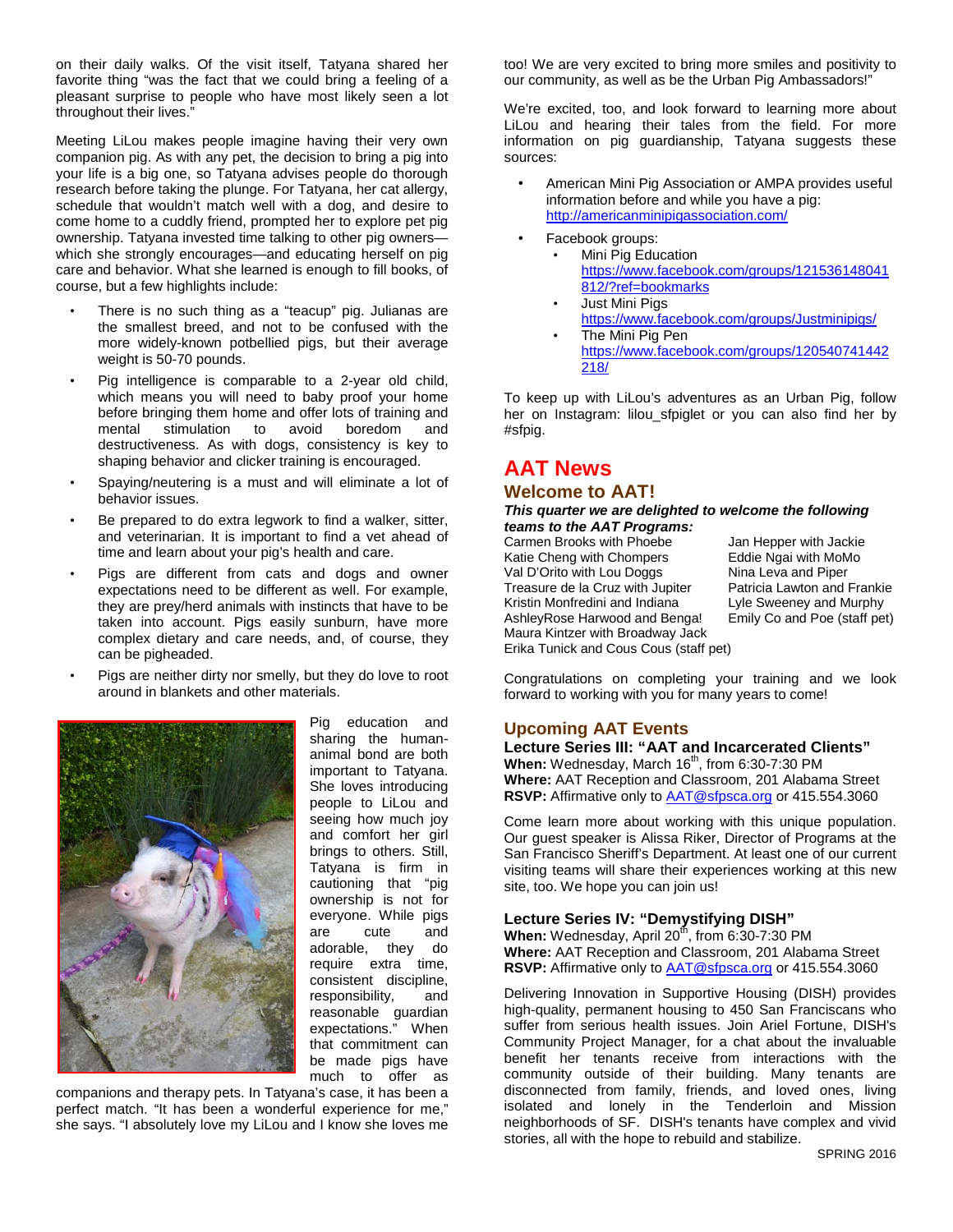## **Super Bowl 50 Superstars!**

Our airport program, the Wag Brigade, was especially busy over the super bowl weekend. We want to thank the following teams for adding more visits and/or extending their regularly scheduled visits to provide stress relief and a huge welcome to travelers at SFO:

**Extra shifts:** Frances Nuss and Moxie Linda Gordon and Brixton

Linda Holden and Bailey Marsha Hanson and Carson Shari Marks and Toby Jessica Johnson and Kirk<br>Mary King and Zippy Lesley Gordon-Mountian a Lesley Gordon-Mountian and Tzigan

# **Super Bowl Weekend/Extended Hours Friday—Monday:**

Jessica Johnson and Kirk Hilary Hedemark and Kona Clive Lazarus and Judd<br>Lynda Locke and Poquito Shari Marks and Toby

Mary King and Zippy Jane Twomey with Prancer & Dasher<br>Linda Holden and Bailey Nancy McFarland and Marisol Linda Holden and Bailey Nancy McFarland and Marisol Lesley Gordon-Mountian and Tzigan Frances Nuss and Moxie Terese Sladowska and Cooper Marsha Hanson and Carson





*Frances and Moxie Nancy and Marisol*

### **In Memoriam Sawyer Reyes Lovrin**

A team that was truly bonded at the heart, Barbara and Sawyer were quite the pair. They visited UCSF Children's Hospital and

Sawyer sat quietly with the<br>children undergoing undergoing treatment. He had a special calming effect that was almost magical and really put everyone at ease. When visiting as part of the SFO Wag<br>Brigade, he proudly Brigade, he displayed his "bling" collar and pranced around,



giving everyone the chance to pet and hug him. He was a shining light and will be greatly missed. *Photo by Mark Rogers*

#### **Smokey Goldstein Kamras**



Samantha, for his many years of loyal service to AAT and Buena Vista Manor.

For many years Smokey visited the folks at Buena Vista Manor. He was a gentle giant—a big Lab/Rotti mix with a heart just as big. He gave a lot of love to the people he visited—this was like a second home to him! We thank him and his mom,

We love our Corgis and Taz was no exception. He made people smile wherever he went—the airport, campus visits and many more places as part of the General Program. He was a delight to have scurrying around with

big ears and floppy tongue. Thank you Taz for the great work you did with us in AAT!

## **Popeye Boothby**

**Taz Brewer**

We miss you Popeye Boothby—the big, loveable American Bulldog that was one of our staff pets and part of our AAT program. You'd always smile when you saw his goofy grin and he would not let you pass up an opportunity to give him a treat! His dad runs our IT department, so Popeye knew everyone here at the SPCA—and everyone



loved him. We will miss him terribly, but we know he's running, swimming, and eating lots of his favorite treats over Rainbow Bridge. Love to you big guy!

## **UCSF Special Thanks!**

The UCSF Memory and Aging Center thoroughly enjoys our volunteer visitors. Pictured are four of the many volunteers that visit our clinic bringing joy and delight to our patients, families and our staff. Petting the dogs and chatting with their owners gives everyone a break from daily stress and a chance to enjoy sharing stories about pets. *~Jennifer Merrilees, RN, PhD, Clinical Nurse Specialist and Health Sciences Associate Clinical Professor*





*NB: We welcome photos from facilities for inclusion in our newsletter. Please contact Jennifer Henley directly with submissions: [JEmmert@sfspca.org](mailto:JEmmert@sfspca.org)*

## **Thanks for Supporting AAT!**

AAT would like to extend a special thanks to [Sports Basement,](http://www.sportsbasement.com/stores/bryant-street/) [the Cake Gallery,](http://www.thecakegallerysf.com/) and [artist Angela Cooper](https://www.etsy.com/people/cooperangie1) for helping us celebrate our team's achievements. The space, the cake, and the special gift for a longtime volunteer were all fantastic. Everyone had a wonderful time and we can't wait for next year's fête!